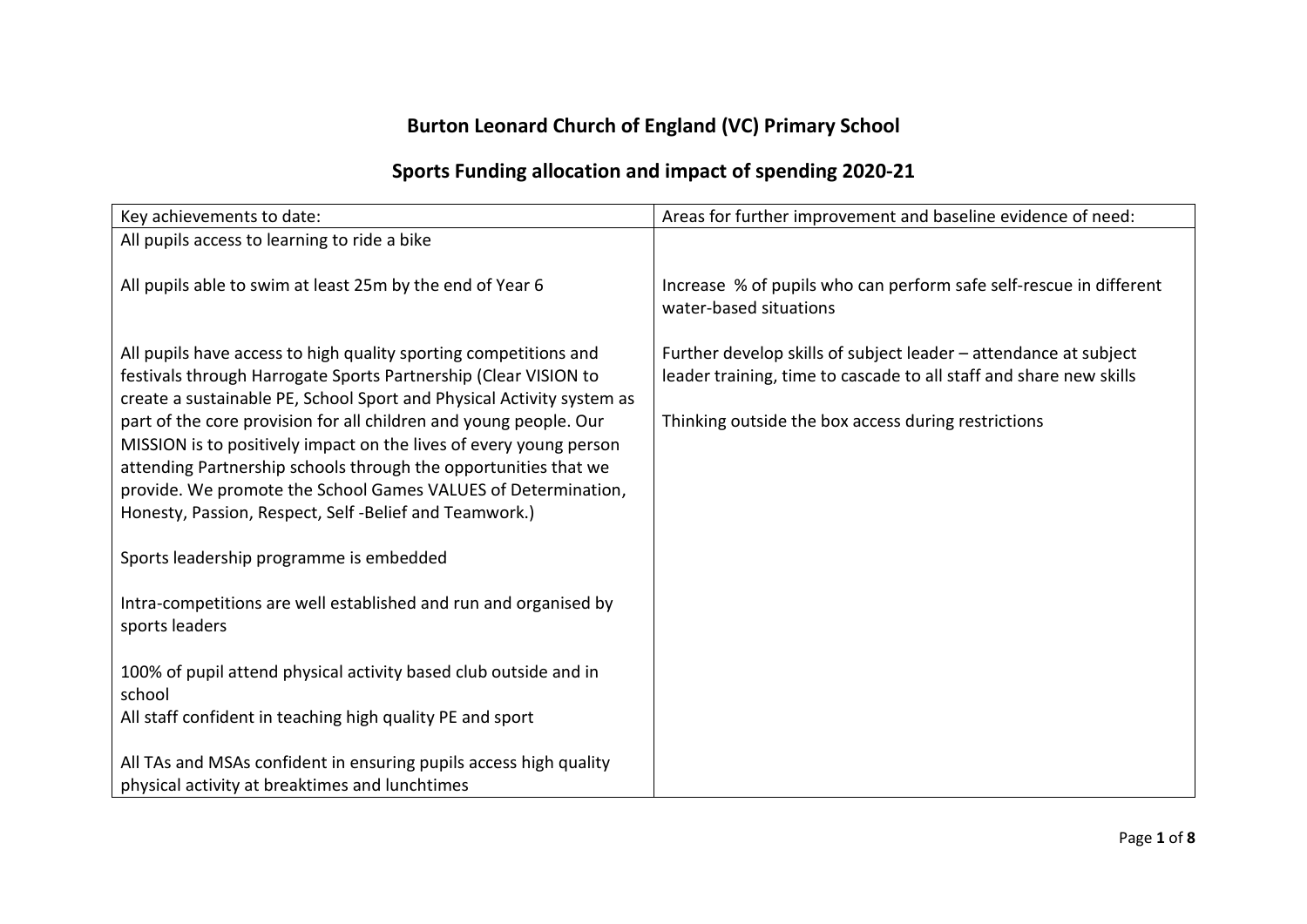| boxing, rounders, hockey, athletics |
|-------------------------------------|
|-------------------------------------|

| Meeting national curriculum requirements for swimming and       | <b>Impact and ways forward</b>                                    |
|-----------------------------------------------------------------|-------------------------------------------------------------------|
| water safety                                                    |                                                                   |
| What percentage of your Year 6 pupils could swim                | 100% 2018-19                                                      |
| competently, confidently and proficiently over a distance of at |                                                                   |
| least 25 metres when they left your primary school at the end   | Covid-19 2019-20                                                  |
| of last academic year?                                          |                                                                   |
| What percentage of your Year 6 pupils could use a range         | 100% 2018-19                                                      |
| of strokes effectively [for example, front crawl,               |                                                                   |
| backstroke and breaststroke] when they left your primary        | Covid-19 2019-20                                                  |
| school at the end of last academic year?                        |                                                                   |
| What percentage of your Year 6 pupils could perform safe        | 78.57% 2018-19                                                    |
| self-rescue in different water-based situations when they       |                                                                   |
| left your primary school at the end of last academic year?      | Weekly dialogue with swimming instructors re: pupil assessment to |
|                                                                 | further drive achievement in swimming                             |
| Schools can choose to use the Primary PE and Sport Premium      | No                                                                |
| to provide additional provision for swimming but this must be   |                                                                   |
| activity over and above the national curriculum<br>tor          |                                                                   |
| requirements. Have you used it in this way?                     |                                                                   |

| Intended annual spend against the 5 key indicators |  |
|----------------------------------------------------|--|
| Key indicator 1:                                   |  |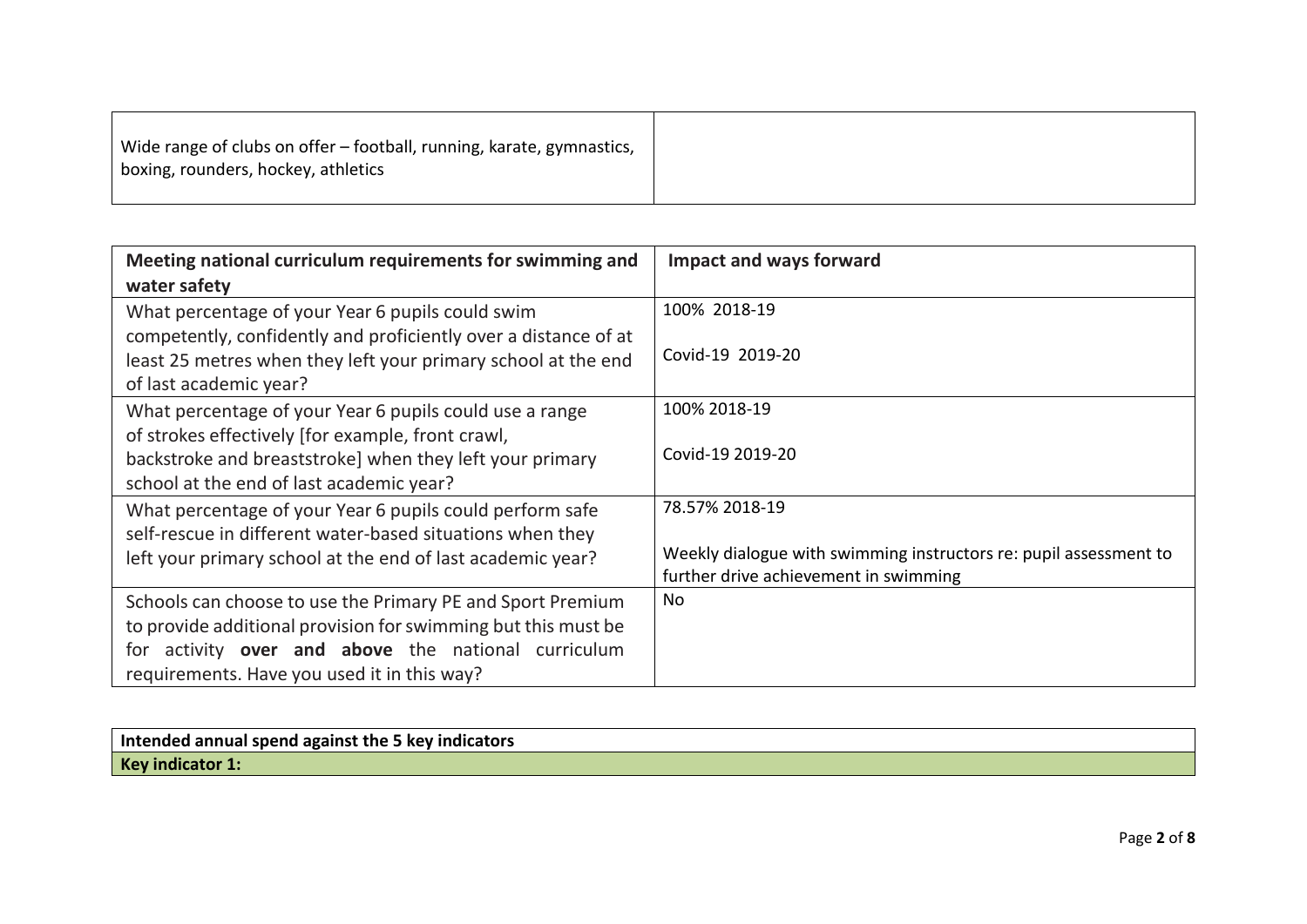| The engagement of all pupils in regular physical activity - Chief Medical Officer guidelines recommend that primary school children<br>undertake at least 30 minutes of physical activity a day in school |                                                                                                           |                                        |                                                                                                    |                                                                                                           |
|-----------------------------------------------------------------------------------------------------------------------------------------------------------------------------------------------------------|-----------------------------------------------------------------------------------------------------------|----------------------------------------|----------------------------------------------------------------------------------------------------|-----------------------------------------------------------------------------------------------------------|
| % of total allocation 25 %                                                                                                                                                                                |                                                                                                           |                                        |                                                                                                    |                                                                                                           |
| School focus with clarity<br>on intended<br>impact on pupils:                                                                                                                                             | Actions to achieve:                                                                                       | Funding<br>allocated:                  | Evidence and impact:                                                                               | Sustainability and<br>suggested<br>next steps:                                                            |
| Re-introduce Daily Mile                                                                                                                                                                                   | Timetable in each class<br>Boom box and iPad<br>available                                                 | Time allocation                        | 100% participation                                                                                 | Bubble access to<br>playground timetabled<br>Maintain 2021-22                                             |
| Introduce daily yoga                                                                                                                                                                                      | Timetable in each class<br>BW lead CPD for class<br>teachers                                              | Time allocation                        | 100% participation<br>Well-being                                                                   | BW lead CPD for all staff<br>Daily yoga in Autumn<br>term<br>Maintain in 2021-22                          |
| Extra-curricular clubs and<br>develop relationships<br>with at least 6 local sports<br>clubs to encourage club                                                                                            | BW conduct audit of pupil<br>sporting activity in school<br>and out                                       | No $cost - time$ allocation            | Knowledge of children's<br>access to physical activity;<br>plan and target less active<br>children | Impact of Covid-19 on<br>access to extra-curricular<br>sport for all children.                            |
| participation and<br>maintain Gold Award                                                                                                                                                                  | Target less active pupils<br>by inviting them to<br>support Class 1 in physical<br>activity               | Subject leader time<br>Supply cover AT | Healthy weight                                                                                     | Summer term - Sports<br>Club and Sunshine Yoga in<br>school                                               |
|                                                                                                                                                                                                           | Pupil questionnaire re:<br>After School Club,<br><b>Breakfast Club and</b><br>lunchtime physical activity | Subject leader time                    |                                                                                                    | Pupils returning to<br>football, running,<br>gymnastics - all<br>enthusiastic and keen to<br>participate. |
| Better resources for<br>playtime use                                                                                                                                                                      | Buy resources based on<br>pupil voice indicators                                                          | £200 from School Council<br>2019-20    | Pupils engaged and<br>suitably challenged by<br>high quality resources                             | School Council ordered<br>equipment.<br>Class bubbles used<br>equipment on rotation.                      |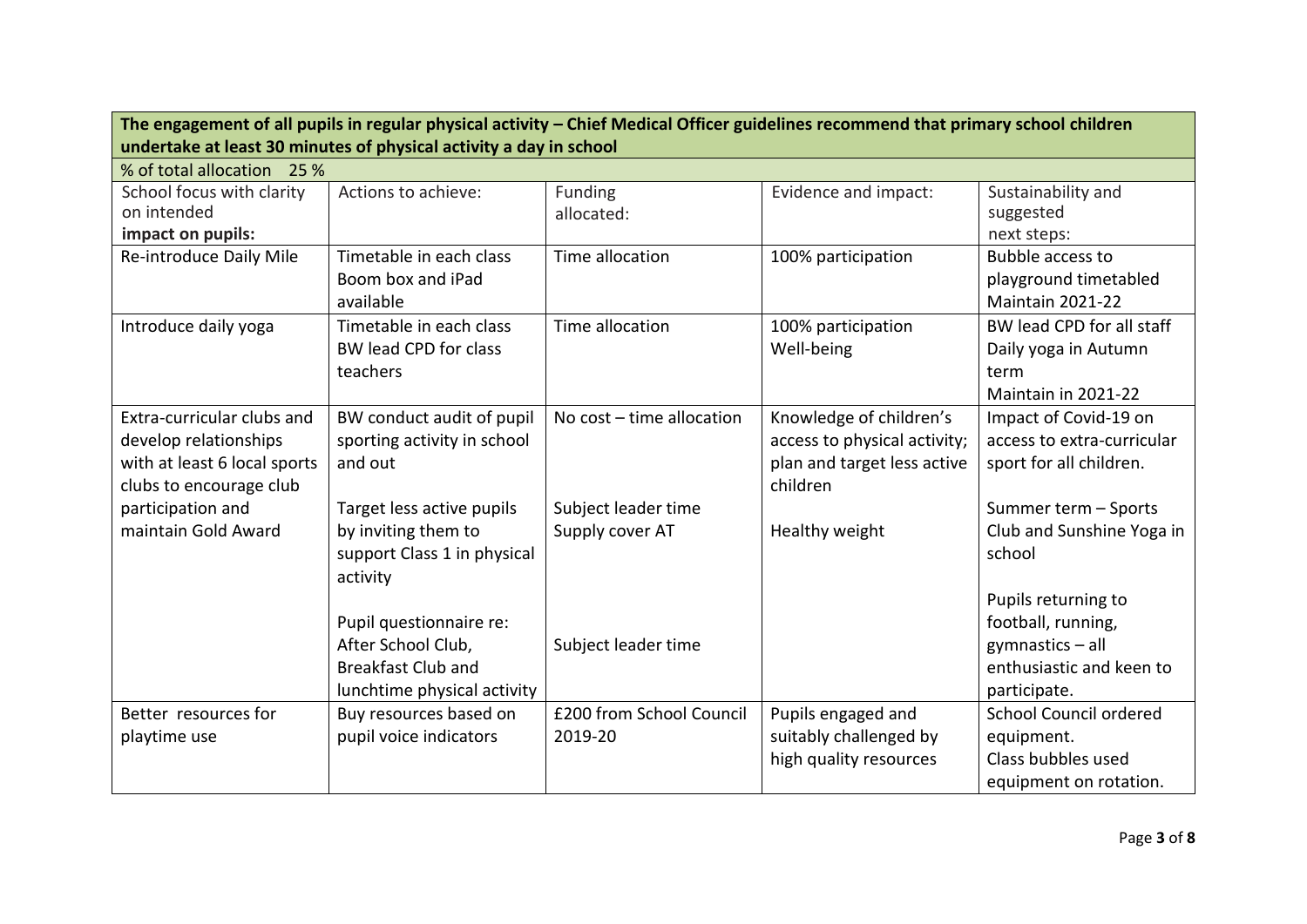|                                                                                                                              |                                                                                                        |                                    |                                                                                                                                | Impact on skipping skills,<br>hula-hooping, tennis,<br>football and<br>netball/basketball skills.                                                                                                                                          |
|------------------------------------------------------------------------------------------------------------------------------|--------------------------------------------------------------------------------------------------------|------------------------------------|--------------------------------------------------------------------------------------------------------------------------------|--------------------------------------------------------------------------------------------------------------------------------------------------------------------------------------------------------------------------------------------|
| Playtime duty staff model<br>and engage in physical<br>activity at playtimes                                                 | Staff work with pupils to<br>ensure variety of<br>equipment on offer at<br>breaktimes                  |                                    | 100% of pupils engaged in<br>physical activity at<br>breaktimes                                                                | Class 2 excellent example<br>of pupil physical skill<br>development modelled by<br>JR.                                                                                                                                                     |
| Young Leaders engage<br>other peers in physical<br>activity                                                                  | Access to Young Leader<br>training with Harrogate<br>Sports Partnership                                | £ included in Partnership<br>costs | Pupils able to lead<br>physical activity at<br>breaktimes                                                                      | Unable to access.<br><b>Booked for September</b><br>2021                                                                                                                                                                                   |
| Forest School physical<br>activity and outdoor<br>adventure in each class                                                    | Madeleine Groundwater<br><b>Forest School Friday</b><br>mornings timetabled half<br>termly experiences | £5,000                             | Pupils engage with<br>outdoor physical activity,<br>team building, problem<br>solving and<br>communication skills<br>developed | 100% participation. 100%<br>of children enjoyed<br>outdoor adventure<br>learning. Maintain 2021-<br>2022.                                                                                                                                  |
| Dave Burns I want to ride<br>my bike to teach cycling<br>to all pupils as they come<br>through school                        | <b>Book Dave Burns</b><br>Assess cycling skills<br>Cycling proficiency for<br>Year <sub>6</sub>        | £300<br>£750                       | Pupils able to ride<br>correctly and look after<br>their own bikes                                                             | We invested in our own<br>balance bikes to teach<br>children to ride. 100% can<br>ride a bike now.<br>Bikeability delivered by<br>Stage 1 Cycles at Hawes.<br>Professional tutoring. All<br>Year 6 children passed<br>Stage 1 and Stage 2. |
| <b>Key indicator 2:</b><br>The profile of PE and sport being raised across the school as a tool for whole school improvement |                                                                                                        |                                    |                                                                                                                                |                                                                                                                                                                                                                                            |
| % of total allocation 40 %                                                                                                   |                                                                                                        |                                    |                                                                                                                                |                                                                                                                                                                                                                                            |
| School focus with clarity                                                                                                    | Actions to achieve:                                                                                    | Funding                            | Evidence and impact:                                                                                                           | Sustainability and                                                                                                                                                                                                                         |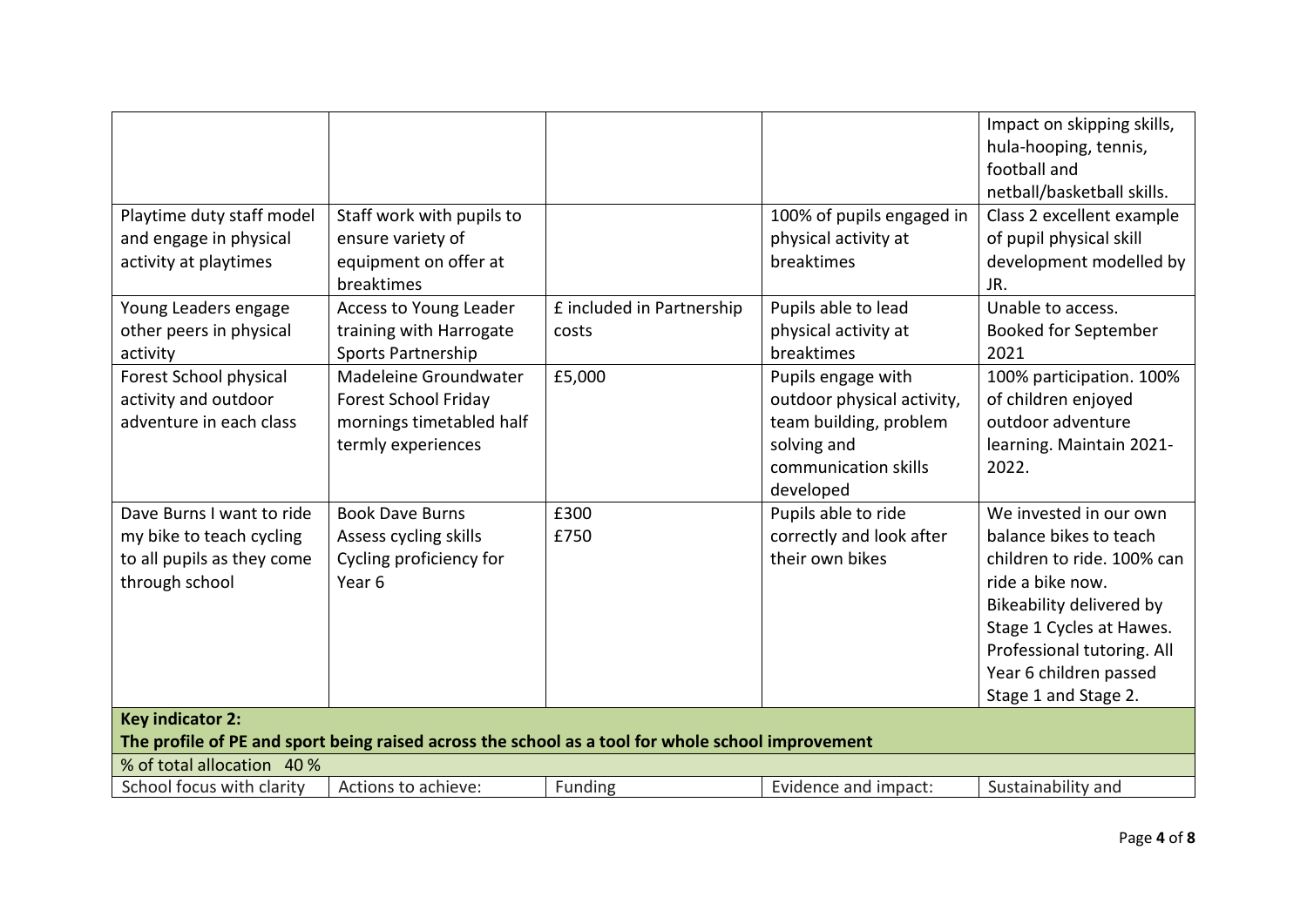| on intended                 |                                 | allocated:                 |                             | suggested                  |
|-----------------------------|---------------------------------|----------------------------|-----------------------------|----------------------------|
| impact on pupils:           |                                 |                            |                             | next steps:                |
| Enthusiastic approach to    | Subject leader for PE BW        | £5,000                     | PE as subject driven in our | BW PE subject leader       |
| leading PE                  | working closely with Ian        | £5,000                     | small school where          | time allocation and access |
| School Improvement Plan     | <b>Irving Evolution Fitness</b> | £5,000 (left over 2019-20) | leaders are leaders of      | to training through        |
| Key priority $4$ – further  | <b>Introduction of Forest</b>   |                            | many subjects $-$ specific  | <b>Harrogate Sports</b>    |
| develop our school as a     | <b>School Madeleine</b>         |                            | time allocated; AT cover    | Partnership.               |
| healthy community           | Groundwater                     |                            |                             |                            |
|                             | Further develop pupil           |                            | Teachers can understand     | Sequence of learning to    |
|                             | assessment in PE to             |                            | what pupils are enjoying    | write and assessment       |
|                             | include self- assessment        |                            | or struggling with, and     | further developed.         |
|                             |                                 |                            | identify specific pupil     |                            |
|                             |                                 |                            | needs                       |                            |
|                             |                                 |                            |                             |                            |
|                             |                                 |                            | Pupils develop skills to    |                            |
|                             |                                 |                            | articulate own learning     |                            |
|                             |                                 |                            |                             |                            |
|                             |                                 |                            | Pupils develop skills to    |                            |
|                             |                                 |                            | know what they can do to    |                            |
|                             |                                 |                            | improve                     |                            |
|                             |                                 |                            |                             |                            |
|                             |                                 |                            | Pupils ownership for        |                            |
|                             |                                 |                            | learning increased          |                            |
|                             |                                 |                            | motivation                  |                            |
| Celebration assembly        | Certificates and                | Time allocation            | All pupils will have        | Carry forward 2021-22      |
| each week to ensure the     | demonstrations to               |                            | received a certificate and  | Celebrations of virtual    |
| whole school is aware of    | celebrate achievements          |                            | demonstrated at some        | achievements in school.    |
| the importance of PE and    |                                 |                            | point in the year           | Celebrations when clubs    |
| sport for all in our school |                                 |                            |                             | reopened.                  |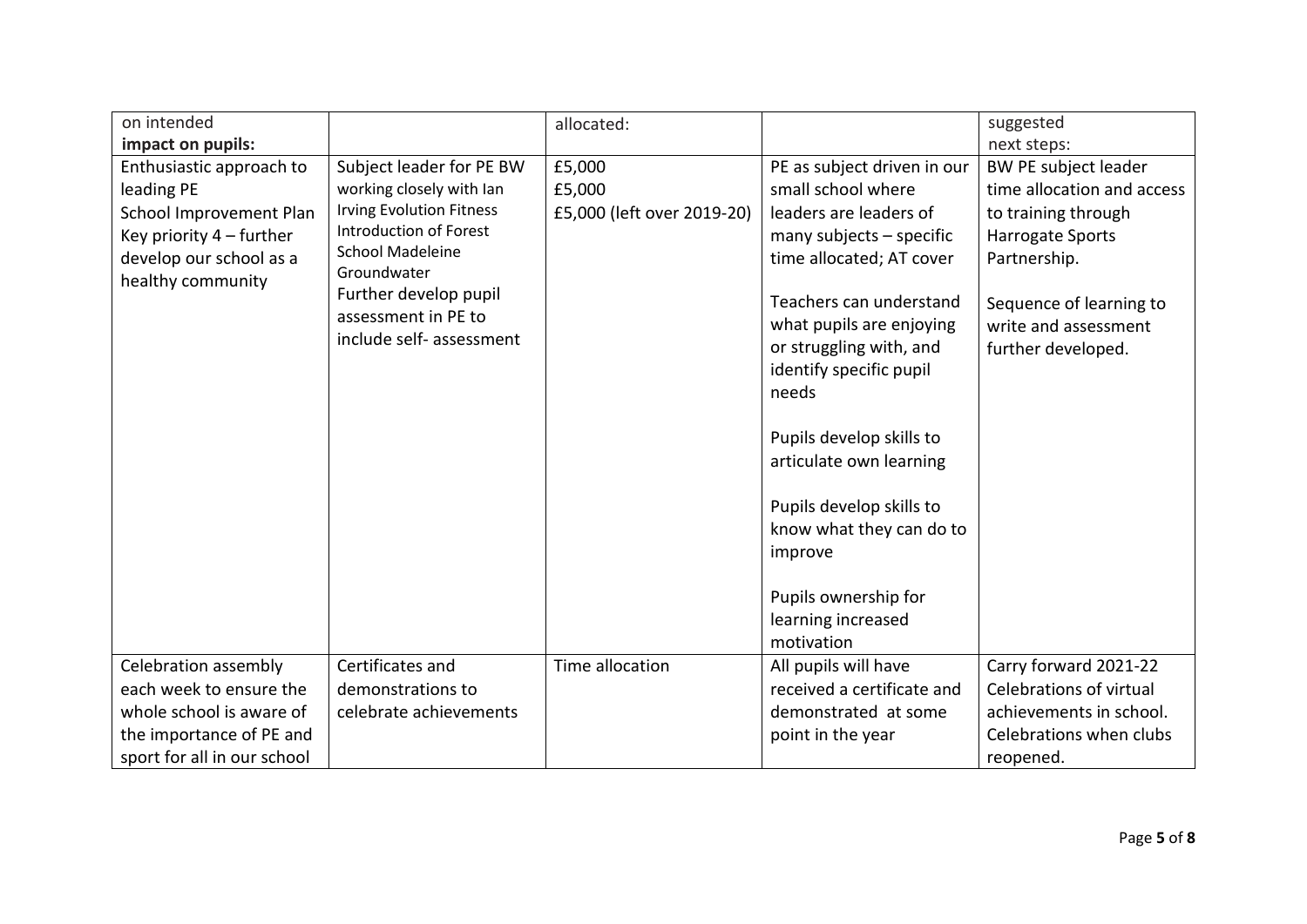|                                                                                                                                   | Match results shared<br>verbally, on newsletters<br>and on website                            |                                              |                                                                                                           |                                                                                                                                                       |
|-----------------------------------------------------------------------------------------------------------------------------------|-----------------------------------------------------------------------------------------------|----------------------------------------------|-----------------------------------------------------------------------------------------------------------|-------------------------------------------------------------------------------------------------------------------------------------------------------|
| Noticeboard outside to<br>raise profile of PE for all<br>parents and visitors                                                     | AT ensure kept up-to-date<br>Sports Leaders keep up-<br>to-date                               | Time allocation                              | Pupils see physical activity<br>on offer and choose<br>physical activity                                  | Kept up-to-date.                                                                                                                                      |
| Half termly intra -<br>competitions organised<br>by Sports Leaders                                                                | Sports Leaders training<br>with Debbie Speed<br>Liaise with BW and dates<br>in diary          | <b>Funding through Sports</b><br>Partnership | Leadership skills<br>developed throughout<br>the year $-$ pupils given<br>responsibility and<br>ownership | Personal bests<br>competitions<br>Results added for team<br>competitions                                                                              |
| Role models - local<br>sporting personalities so<br>pupils can identify with<br>success and aspire to be a<br>local sporting hero | Ascertain which local<br>personalities the pupils<br>relate to and invite them<br>into school | Time allocation for BW                       | High profile<br>Motivational                                                                              | AT invited Jasmine<br>Harrison, the youngest<br>woman to row solo across<br>the Atlantic Ocean. The<br>21-year-old swimming<br>teacher is from Thirsk |
| <b>Key indicator 3:</b><br>Increased confidence, knowledge and skills of all staff in teaching PE and sport                       |                                                                                               |                                              |                                                                                                           |                                                                                                                                                       |
| % of total allocation 20%                                                                                                         |                                                                                               |                                              |                                                                                                           |                                                                                                                                                       |
| School focus with clarity<br>on intended<br>impact on pupils:                                                                     | Actions to achieve:                                                                           | Funding<br>allocated:                        | Evidence and impact:                                                                                      | Sustainability and<br>suggested<br>next steps:                                                                                                        |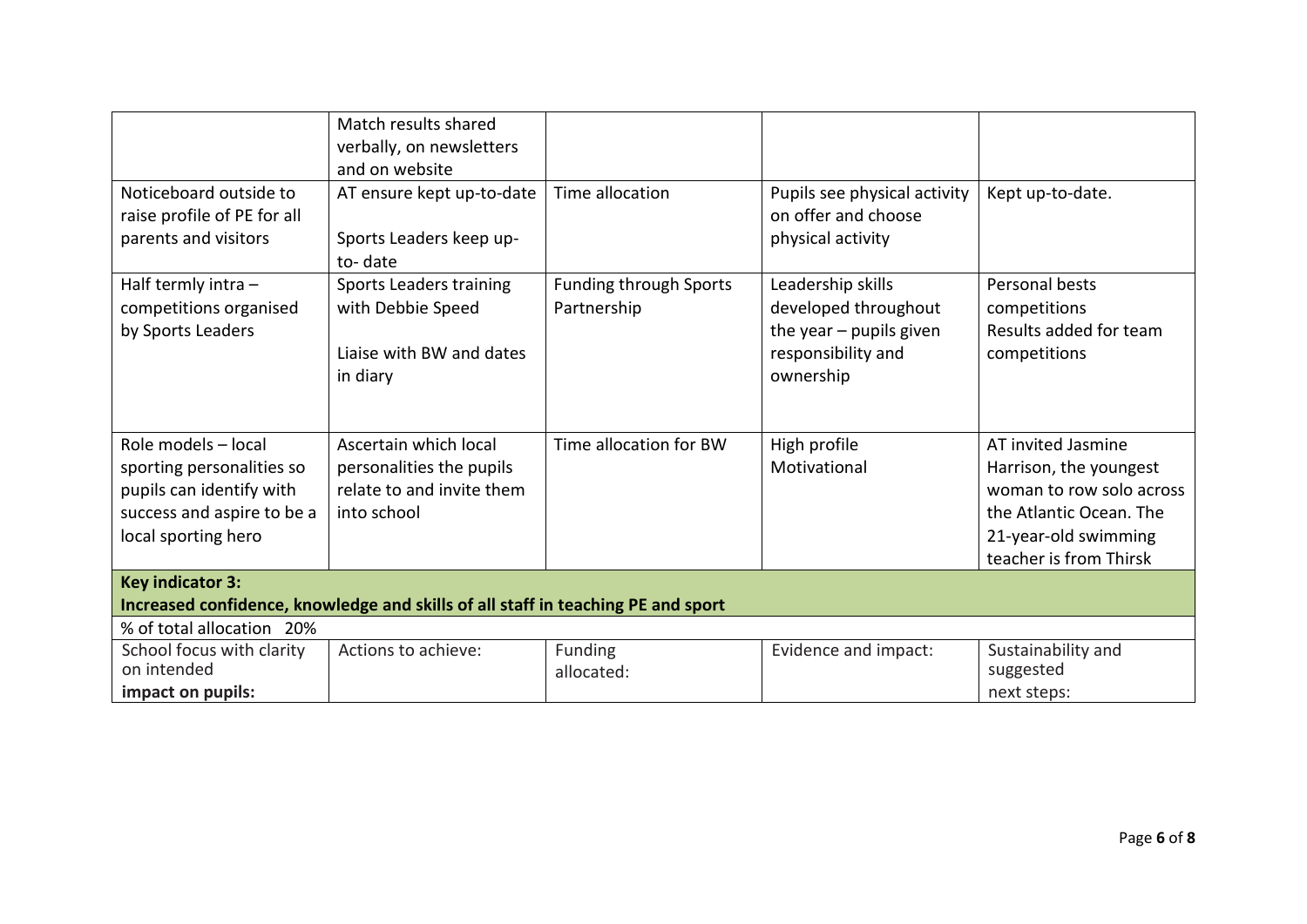| Provide all staff with<br>professional<br>development, mentoring,<br>training and resources to<br>help them teach PE and<br>sport more effectively | Evolution Fitness in school<br>and after school sports<br>club; Hire qualified<br>coaches to work with<br>teachers to enhance and<br>extend current<br>opportunities | £5,000                | Physical activity<br>embedded across school           | Staff observe and take<br>part in Ian Irving's lessons<br>weekly.<br>Other CPD this year - hula<br>hooping, skateboarding<br>and scootering, fencing<br>and archery. |
|----------------------------------------------------------------------------------------------------------------------------------------------------|----------------------------------------------------------------------------------------------------------------------------------------------------------------------|-----------------------|-------------------------------------------------------|----------------------------------------------------------------------------------------------------------------------------------------------------------------------|
|                                                                                                                                                    | Forest School with<br>Madeleine Groundwater                                                                                                                          | £5,000                |                                                       |                                                                                                                                                                      |
| <b>Key indicator 4:</b>                                                                                                                            | Broader experience of a range of sports and activities offered to all pupils                                                                                         |                       |                                                       |                                                                                                                                                                      |
| % of total allocation 7.5 %                                                                                                                        |                                                                                                                                                                      |                       |                                                       |                                                                                                                                                                      |
| School focus with clarity<br>on intended<br>impact on pupils:                                                                                      | Actions to achieve:                                                                                                                                                  | Funding<br>allocated: | Evidence and impact:                                  | Sustainability and<br>suggested<br>next steps:                                                                                                                       |
| Engage in Harrogate<br>Sports Partnership                                                                                                          | Take part in competitions<br>and festivals in cluster<br>and local area                                                                                              | £2,000                | All children take part in at<br>least one competition | Covid restrictions impact<br>Engage September 2021<br>onwards.                                                                                                       |
| Engage with wider                                                                                                                                  | Skateboarding and                                                                                                                                                    | £350                  | Pupils discover new                                   | Skateboarding, karate,                                                                                                                                               |
| opportunities for pupils                                                                                                                           | scootering<br>Quidditch                                                                                                                                              | £150                  | experiences and inspired<br>to take up new sports     | scootering, archery,<br>fencing, climbing wall,                                                                                                                      |
|                                                                                                                                                    |                                                                                                                                                                      |                       |                                                       |                                                                                                                                                                      |